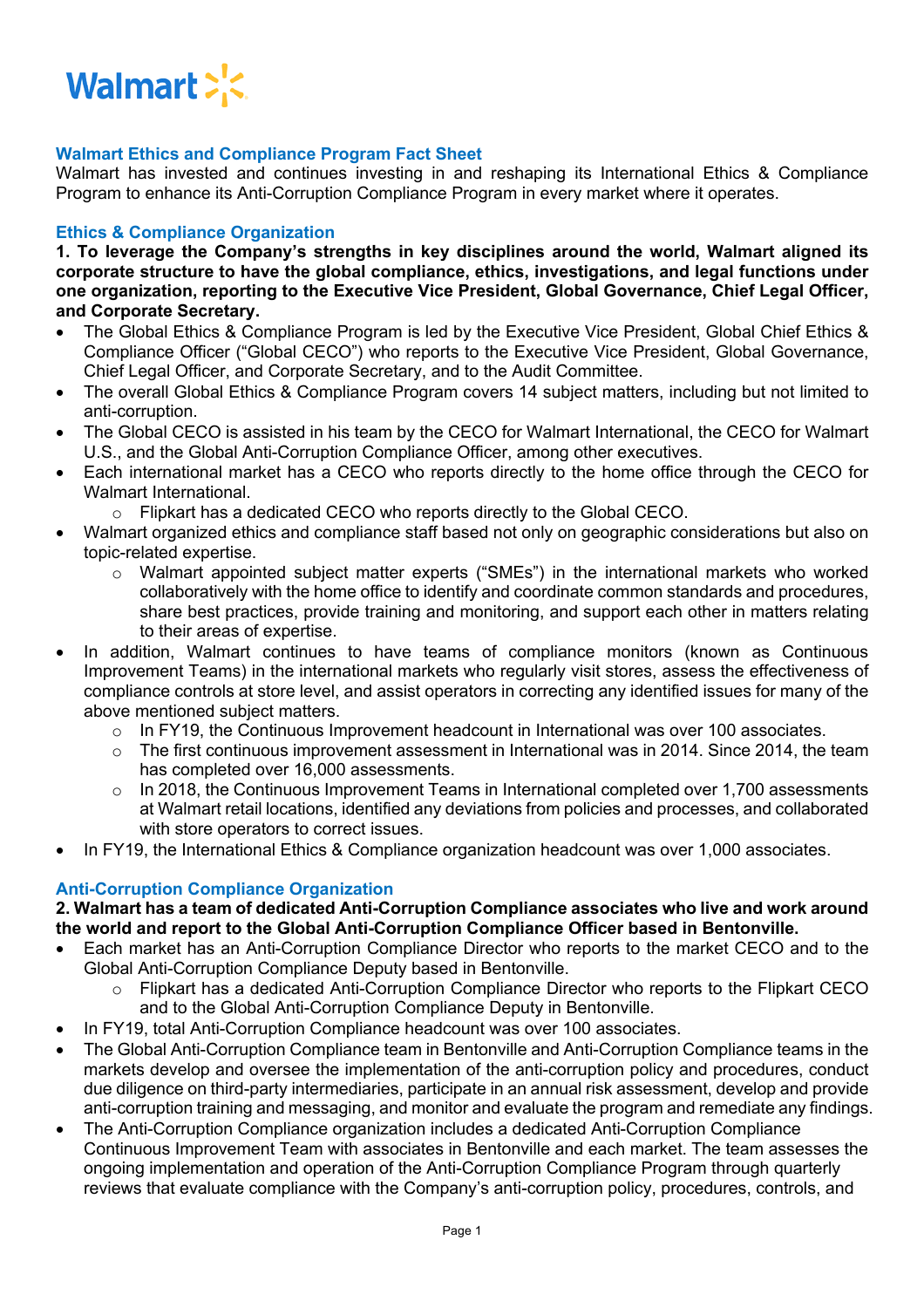relevant requirements to identify potential unaddressed risks or opportunities for enhancements to the program.

o In FY19, Anti-Corruption Compliance Continuous Improvement headcount was over 30 associates.

# **Training and Communication**

**3. Walmart's Global Ethics & Compliance organization has enhanced its anti-corruption training capabilities to more effectively teach and communicate anti-corruption principles.** 

- Walmart makes available anti-corruption materials to associates around the world in 10 languages.
- International market business leaders annually deliver anti-corruption communications.
- The Company has enhanced tracking of anti-corruption training efforts.
	- o In FY19 alone, Walmart associate completions of computer-based modules exceeded 200,000 and instructor-led training completions exceeded 10,000.
- The Company also expanded anti-corruption training beyond associates to include key third parties who do business with Walmart.
	- $\circ$  In FY19, Walmart provided anti-corruption training to over 1,000 third-party companies and groups.

## **Licenses and Permits**

### **4. Walmart created licenses and permits teams in each international market, numbering more than 270 associates in total.**

- The Licenses and Permits team, led by a SME, developed and implemented procedures and processes to obtain, monitor, and track licenses and permits in the international markets. This adds on an extra layer of control.
- The Company created and deployed a centralized licensing system, which was fully implemented in FY15. This system reduces the risk of error or wrongdoing by organizing workflows and implementing safeguards, such as requirements for approvals and documentation for paying required fees. The system provides a repository for licensing information, creating transparency and enabling the Company to monitor compliance with both global policy and local procedures.
- As of January 2019, the international markets maintain over 50,000 licenses and permits to operate their businesses.

## **Managing Third Party Risks**

#### 5. To mitigate the risks of working with third parties that may interact with the government on the **Company's behalf, Walmart implemented due diligence requirements, contractual requirements, and an auditing process.**

- To implement due diligence requirements for potential third-party intermediaries (TPIs), Walmart worked with external experts to customize a system that screens and tracks third-party intermediaries, including companies and individuals.
- When the Company contracts with third-party intermediaries, it requires them to adopt commitments to follow its anti-corruption policy, and, in some instances, provides anti-corruption training to help them understand and apply these standards.
- In addition to the screening, tracking, contractual commitments, and training, Walmart partnered with external experts to develop a methodology for proactively auditing a sample of third-party intermediaries.
	- $\circ$  TPI audits include reviewing due diligence documents, contracts, payments, and expenses and can include site visits and review of the TPI's financial records relating to Walmart transactions.
	- o Starting in FY16, Walmart selected a sample of companies for an audit based on several factors, including the risks associated with the region where the third party operates and the types of services that it provides.
	- o Through this process, Walmart can examine how third parties respond to the Company's Anti-Corruption Program and identify ways to improve training and controls.
	- $\circ$  Because of the insight these proactive audits provide, in FY17 Walmart expanded this program to all international markets and, as of FY19, has audited 230 TPIs.

### **Systems and Analytics**

**6. Walmart launched an ambitious effort to develop and deploy several systems to assist with, anticipate, and identify compliance risks related to data.**